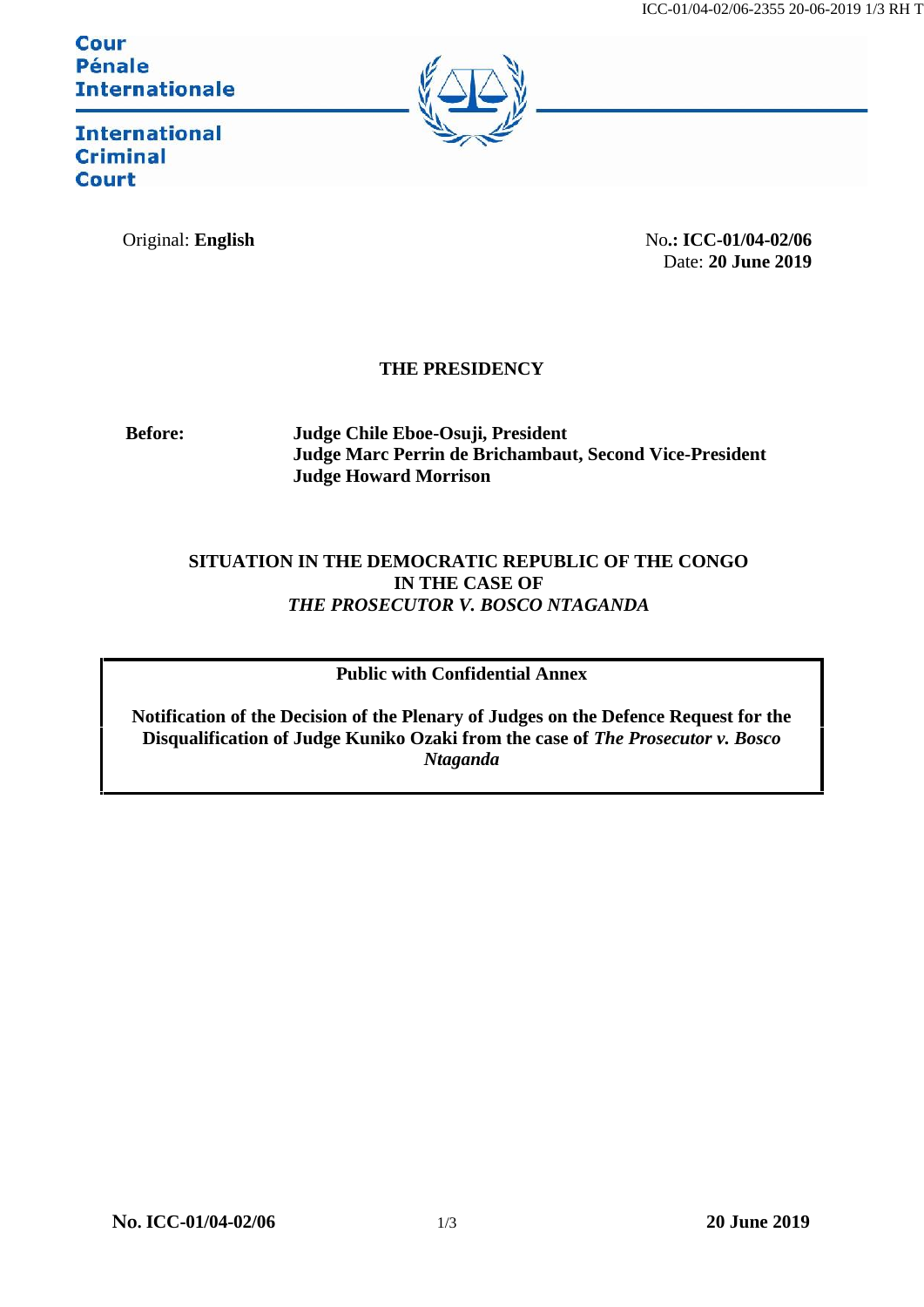# **Decision to be notified in accordance with regulation 31 of the** *Regulations of the Court*

**to:**

| The Office of the Prosecutor                                                   | <b>Counsel for the Defence</b>                         |
|--------------------------------------------------------------------------------|--------------------------------------------------------|
| Ms Fatou Bensouda                                                              | Mr Stéphane Bourgon                                    |
| Mr James Stewart                                                               | Mr Christopher Gosnell                                 |
| <b>Legal Representatives of Victims</b><br>Ms Sarah Pellet<br>Mr Dmytro Suprun | <b>Legal Representatives of Applicants</b>             |
| <b>Unrepresented Victims</b>                                                   | <b>Unrepresented Applicants for</b>                    |
|                                                                                | <b>Participation/Reparation</b>                        |
| The Office of Public Counsel for Victims                                       | The Office of Public Counsel for the<br><b>Defence</b> |
|                                                                                |                                                        |

**States Representatives**

#### **REGISTRY**

**Registrar** Mr Peter Lewis

**Others** Trial Chamber VI

**Victims and Witness Unit**

**Victims Participation and Reparations Section**